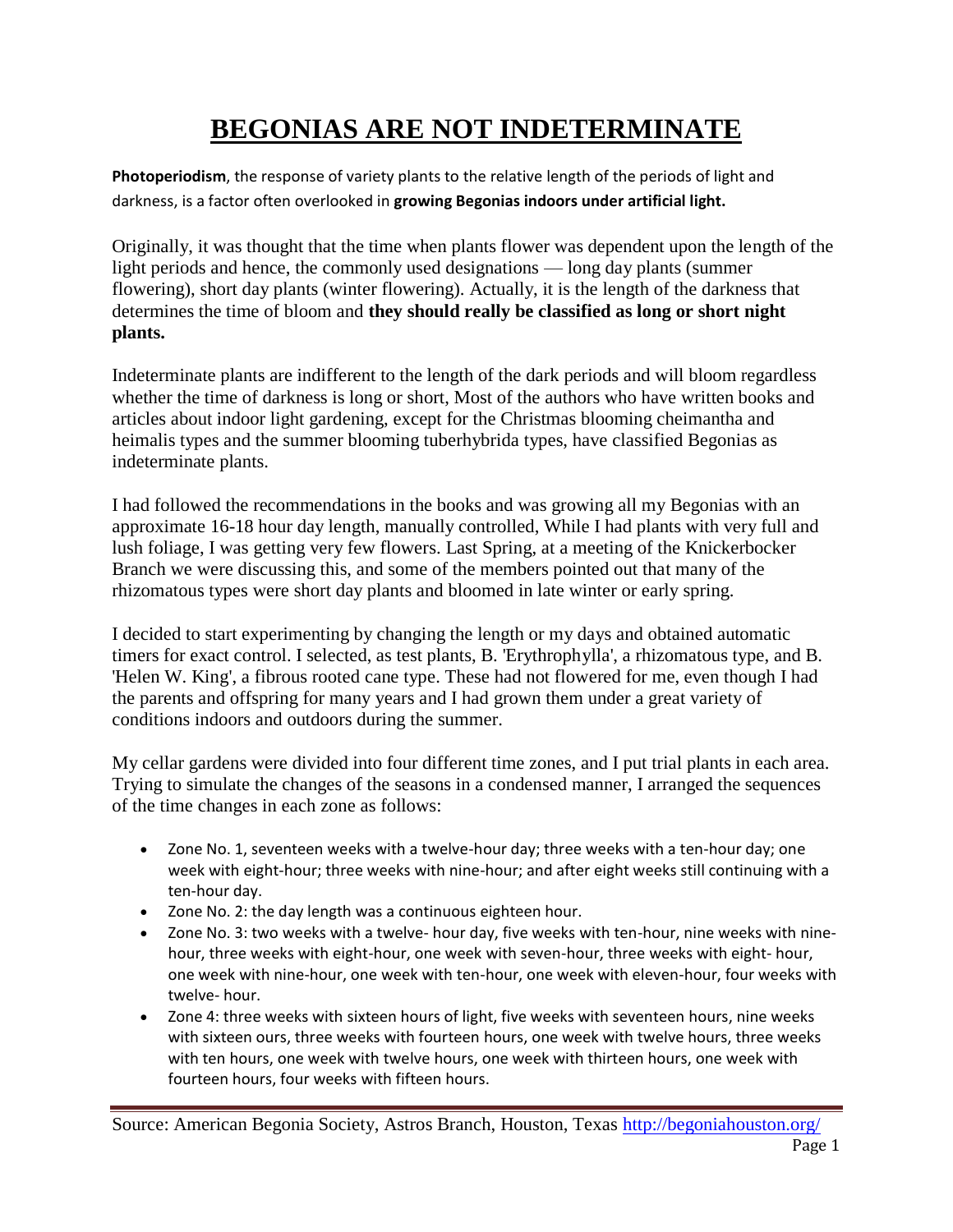**The best results were in Area No.1.** There were no signs of budding until the day length was reduced to ten hours, then some were evident on B. kenworthyae and B. 'Helen W. King'.

After the reduction to eight hours for one week and nine hours for three weeks the following had flowers: B. kenworthyae, B. 'Helen W. King', B. 'Erythrophylla'.

When time was increased to ten hours, B. 'Helen W. King' stopped flowering, but the others continued to bloom and the following also were in flower: B. 'Bow-ArrioIa', B. 'Corallina de Lucema', B. 'Di-Anna', B. 'Norah Bedson', B. conchifolia, B. 'Fischer's Ricinifolia', B. manicata var. aureo-maculata.

The trial plants of B. 'Erythrophylla' and B. 'Helen W. King' in all the other areas did not bloom.

In Area No. 3, where I had the shortest day, the Begonias did poorly because of insufficient light, until the day length was increased to ten hours. None of the plants in this area had flowers, despite the short day lengths. Reviewing these results, I believe the plants in this area were affected by the reflected light from Area 2 (eighteen-hour). Apparently, if the darkness is not complete for the long night or is interrupted by light for a short time, the plants will react, even though the intensity of the light is low, as if they had short nights.

In Area No. 2, my Rex Begonias were very full and had many flowers. The following Begonias also bloomed in this area: B. 'Richmondensis', B. 'Frances Lyons', B. 'Tom Ment', B. 'Orange Rubra'.

In the Area No. 4, the following were blooming when the day lengths-were as indicated: B. 'Diclata' (fourteen hours to sixteen hours), B. schmidtiana (sixteen hours), B. 'Preusen' (with twelve or more hours), B. odorata alba (thirteen hours), B. 'Richmondensis' (fourteen-fifteen hours), B. 'Margaret Stevens' (fifteen).

I next wanted to determine if it was necessary to have a gradual increase or decrease in day lengths, as is normal by the change of seasons, or if flowering could be induced by a direct change in day lengths. Therefore, I transferred B. 'Erythrophylla' that was growing in Zone 4 with fifteen hours to Zone 1 with a ten-hour day. After ten days, buds were formed and the plant had flowers in three weeks. **This seems to indicate that the gradual change is not necessary.** To confirm this result, I have since moved other plants from zone to zone, but it is too soon to observe the results.

From mv experiments and the reports of others in The Begonian and the Indoor Light Gardening News, **it is safe to conclude that all Begonias are not indeterminate plants.**

**Many of the rhizomatous types and some of the fibrous types are short day plants requiring fourteen to sixteen hours of darkness to bloom. Some are long day plants needing only six to eight hours of darkness to bloom and still others may be indeterminate plants blooming when the darkness is anywhere between six to twelve hours long.**